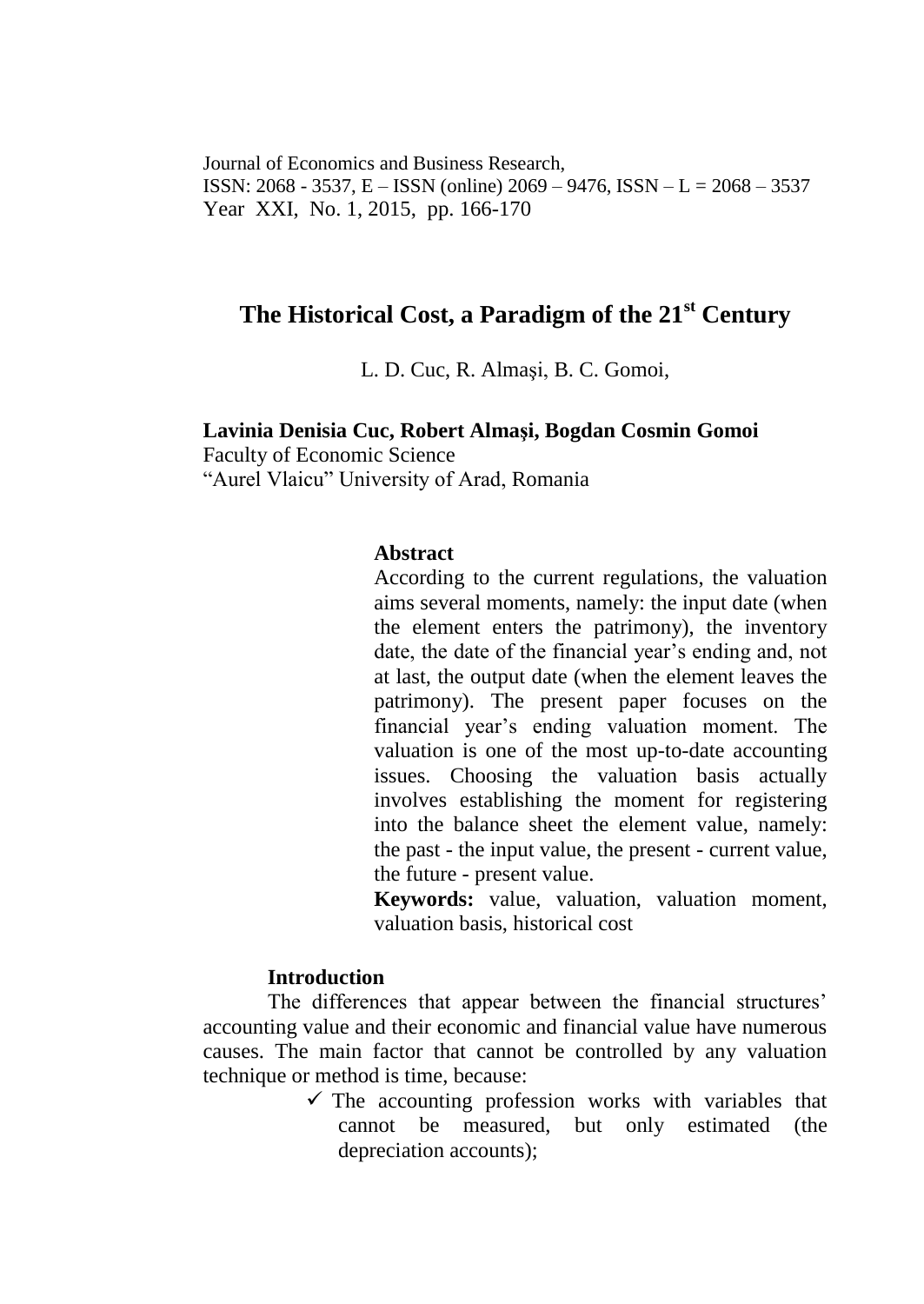- $\checkmark$  The accounting information users' vision is different in what concerns the certainty of activity's continuation (managers' strategies are projected for long or medium term, while creditors, investors or suppliers aim future gains on short term);
- $\checkmark$  Often, numerous economic events or phenomena are not quantified in time (assets' moral depreciation that leads to the depreciation of the accounting value).

Those from above are sustained by another variable, uncontrollable by the companies, namely the currency. It represents the only standard for measuring the value of financial structures. The currency, both by its purchasing power and by the exchange report, affects seriously the credibility of financial structures' value. Therefore, an instable currency cannot certainly represent a solution for quantifying the accounting value of the financial statements' structures, but the company has a set or more valuation bases available.

In the valuation process, there can be used, by the case, one or more valuation bases: the historical cost, the current cost, the embodiment value and the present value. The most used valuation base is the historical cost.

# **Different points of view on the historical cost**

By the OMFP 3055/2009, the fiscal pressure's influence on the accounting profession is significant and this will certainly be maintained in the future, too. Taking into consideration this fact, the only valuation basis applied in our country is the historical cost.

The international accounting referential provides numerous valuation bases. The 4<sup>th</sup> European Directive proposes several alternatives for the valuation based on the historical cost, namely: the valuation based on inventories' replacement value, the valuation based on methods taking into consideration the inflation process, the valuation based on fixed or intangible assets' revaluation. The conceptual framework IASB provides both the valuation based on the historical cost and the valuation based on current values<sup>1</sup>, but also offers a big liberty in choosing the valuation basis, the main target being the accurate image.

 $\overline{a}$ 

 $1$  Current cost, present value, realizable value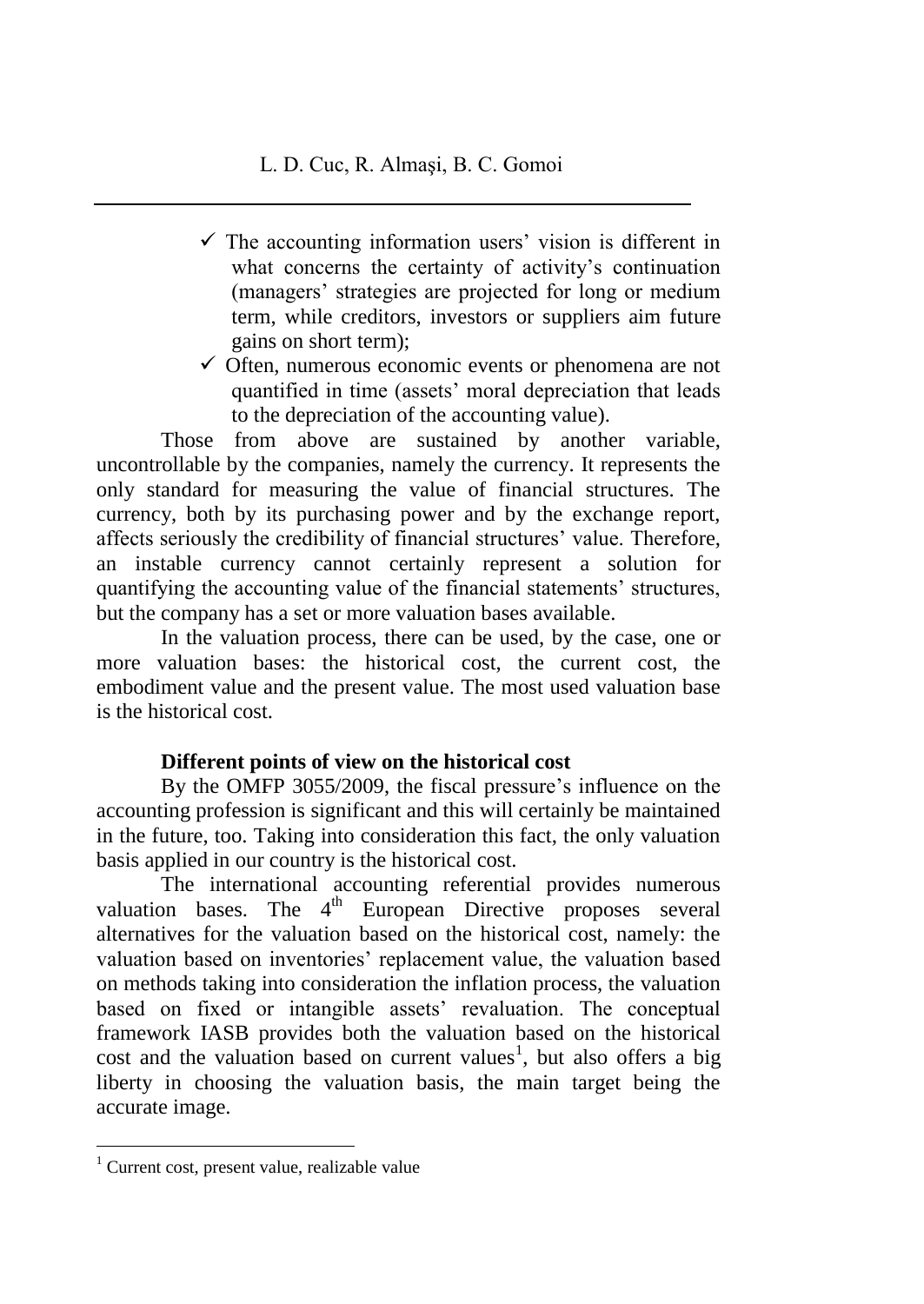The historical cost method involves the presentation of the financial structures in the financial statements taking into account their real value, from the moment they enter the patrimony. From the IASB point of view, the assets' historical cost represents the amount of money paid for them or the real value, considered as the purchase or production moment. In what concerns the liabilities' historical cost, it involves the equivalents' value obtained for the debts.

The historical cost represents already a myth for the accounting valuation. The demystification of this valuation basis is absolutely necessary. Even if it delivers objective, reliable and controllable accounting information, there are many situations when the accurate image is not respected.

Thus, either the historical cost is not an optimal valuation solution as long as (Colette, Richard, 1990):

- $\checkmark$  Not all the assets are bought;
- $\checkmark$  The purchase or production cost involve a choice concerning the processing of the extra expenses;
- $\checkmark$  The activity fractionation in financial exercises involves a gradual recovery of the value of several assets (depreciation);
- $\checkmark$  The "expense", "income" or "result" concepts are subjective by themselves.

The subjectivity involved by pre-calculated or estimated accounting indicators is doubled by the uncontrollable inflation phenomenon that really affects the financial structures' value.

For example, in the balance sheet appear under valuations of non-current assets, involving a distortion of the net situation. The profit and loss account is affected by the under valuation of the non-current assets' expenses and over valuation of the financial expenses.

The defenders of this valuation basis bring the proof of the adjustments registered in the financial statements structures' accounting value. According to IAS 16, the accounting value is "the value that an asset is recognized in the balance sheet after eliminating the accumulated depreciation".

We don't contest the utility of this value adjustment' techniques, but we can bring solid objections regarding the rational applicability of the adjustment concepts. In this regard, there can be noticed the fervent debates concerning the efficiency of the assets depreciation phenomenon accounting methods using the depreciation adjustments.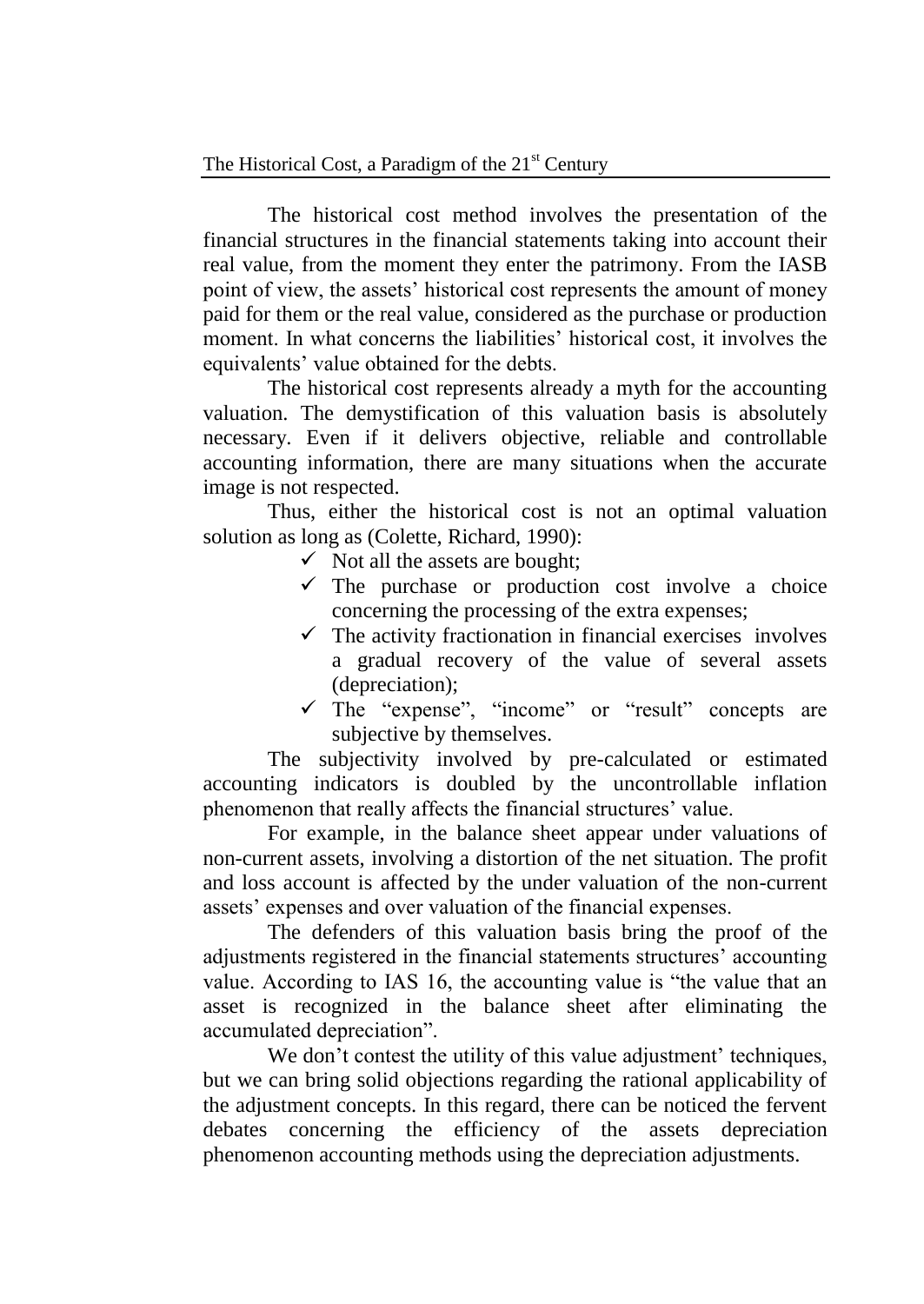These depreciation adjustments regularly involve the structures that do not suffer irreversible depreciation.

Depreciation adjustments' accounting is debatable in what concerns the assets that can suffer an irreversible depreciation. IAS 36 says that "a loss from depreciation must be recognized for a unity that generates cash only if and only if its recoverable value is lower than its accounting value".

Even if the depreciation represents the value reduction of an asset element following the depreciation by its using for a time period, following the technical progress, following the market request for that type of assets, the depreciation policy itself is often insufficient because it is very subjective, in the same time.

Therefore, truly corrective is the policy of assets' depreciation adjustments. By definition, they represent temporary value loss, compared with depreciation, which represents permanent value loss.

Thus, the law framework allows creating structures of assets depreciation adjustments only in the following situations:

- $\checkmark$  The market value of the asset decreased considerably during the period, more than it was normal as follows the time passing or its normal using;
- $\checkmark$  During the period or in the near future, there are possible significant modifications having a negative impact on the company. These modifications could refer to the technological environment, market environment, economic or judicial environment in which the company develops its activity or to the market an asset is acknowledged;
- $\checkmark$  The market interest ratios or other market investments return ratios grew during the period and it is possible that this growth to affect the discount rate used for calculating the utility value of an asset and also to decrease its recoverable value;
- $\checkmark$  The reporting company's net assets value is higher than its market capitalization;
- $\checkmark$  The proof for the physical or moral depreciation of an asset is available;
- $\checkmark$  During the period took place significant changes with a negative impact on the company or they are expected to